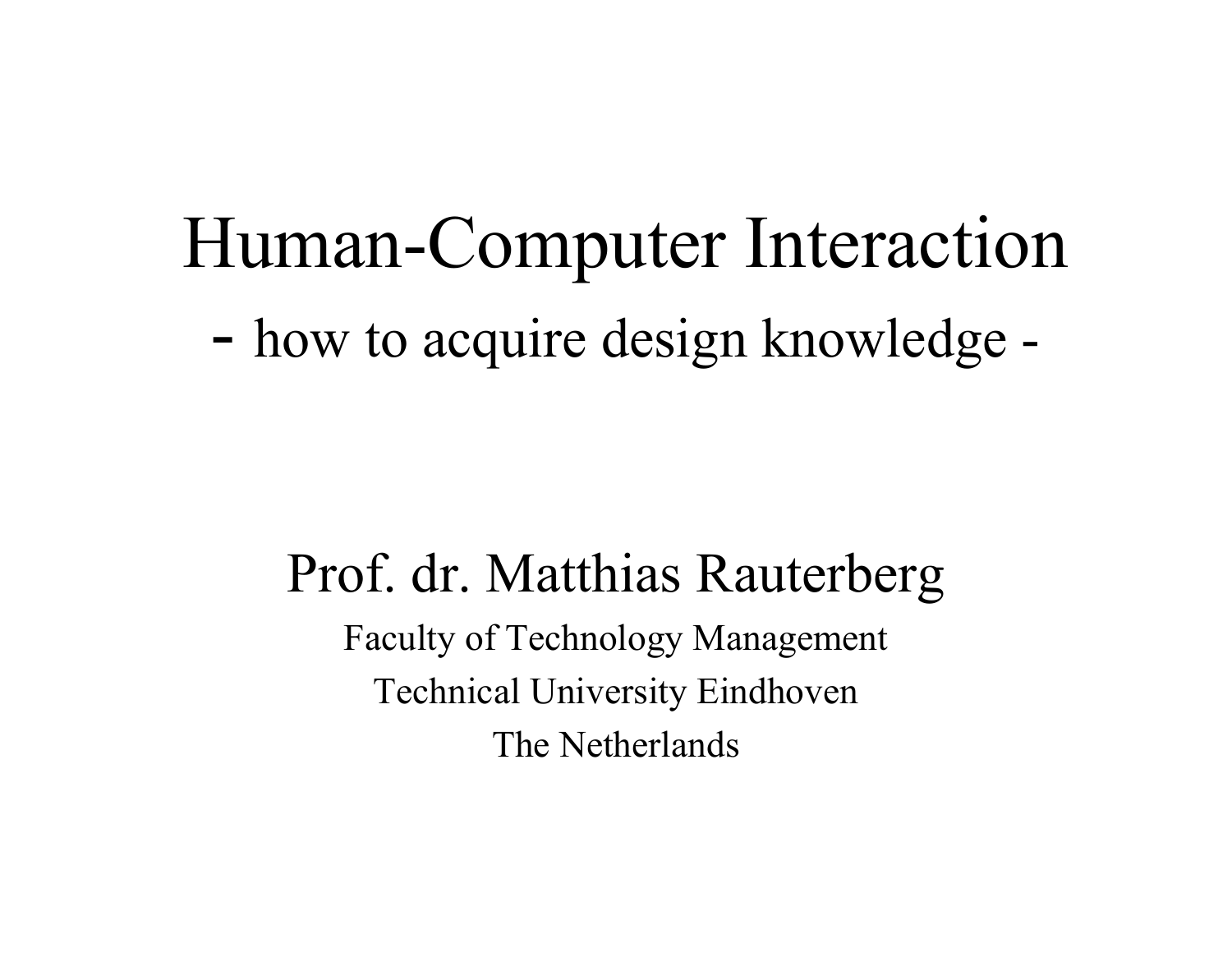### What is Human-Computer Interaction about?

### **Working domain**



**Goal:** Actual Performance  $\Rightarrow$ Desired Performance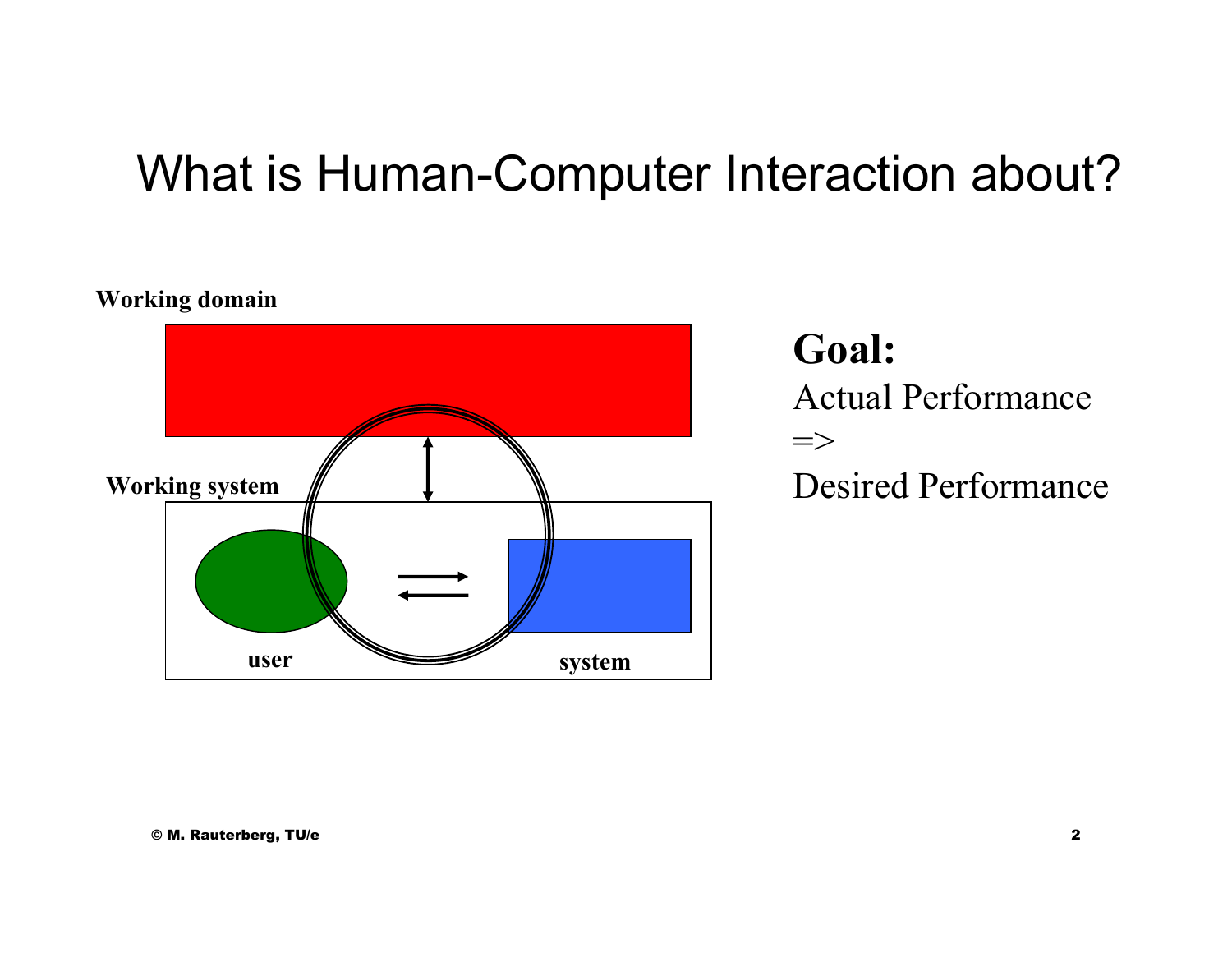## Interface Design or Interaction Design?

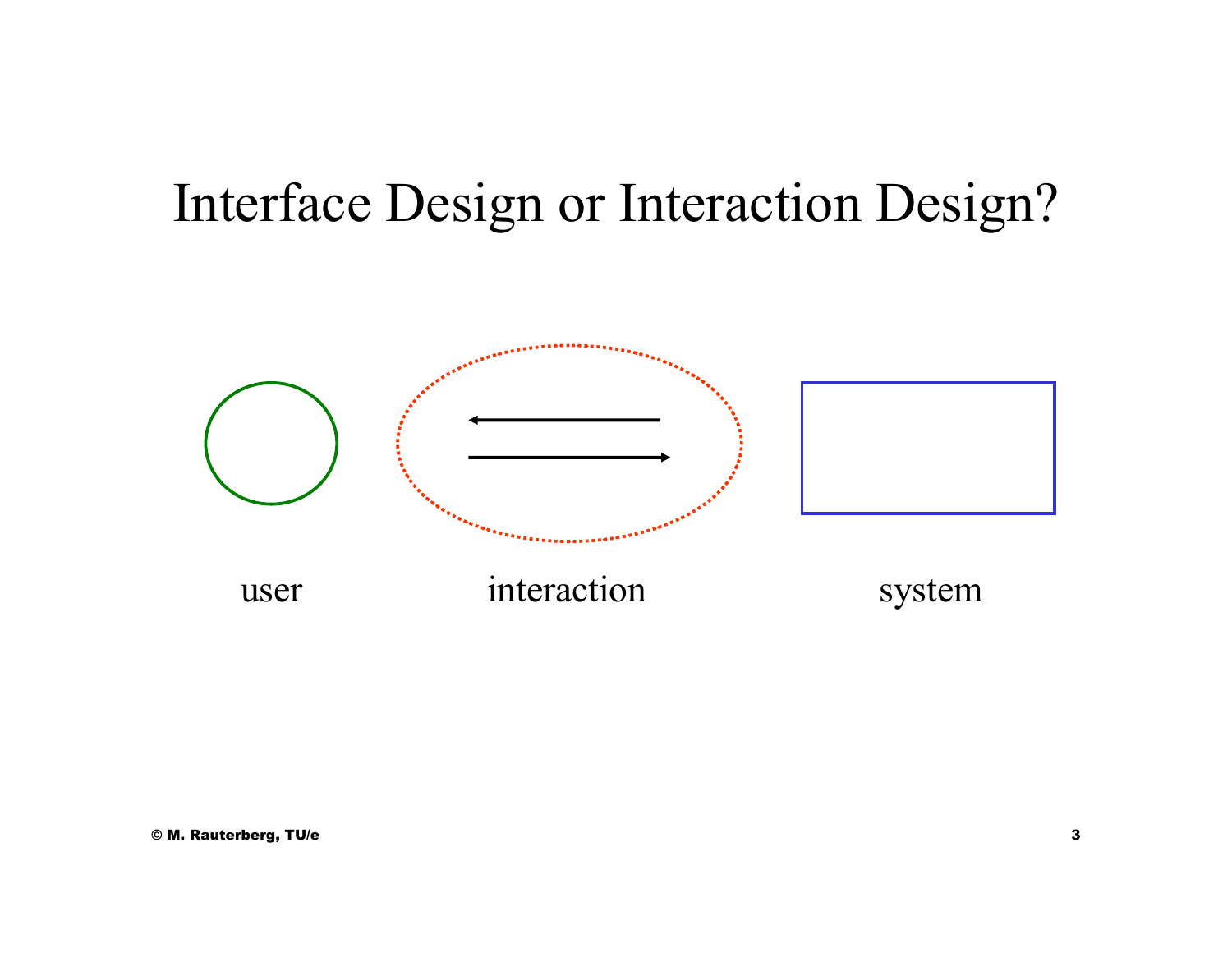## HCI Research Line: basic cycle

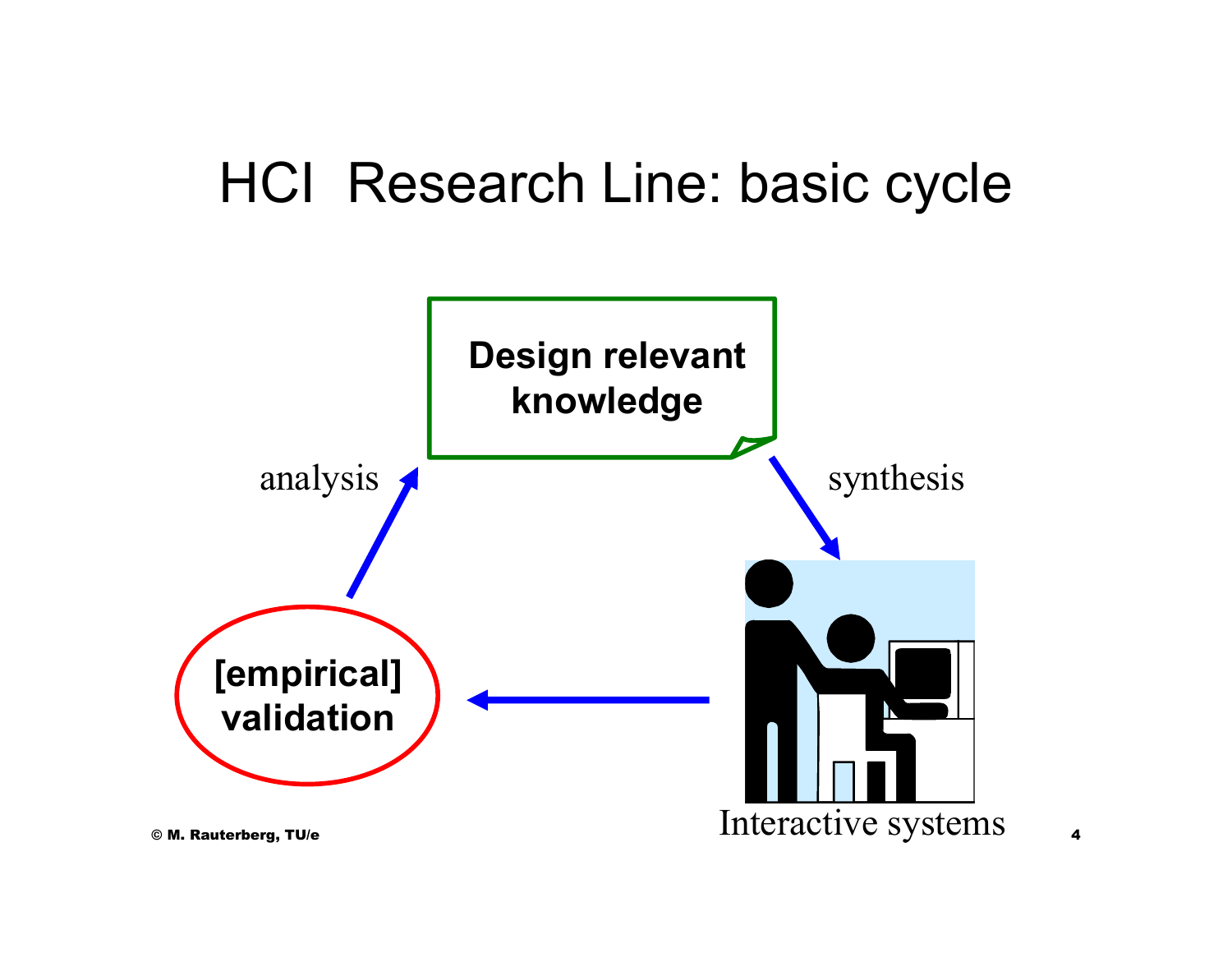## **NUI: The First Round**

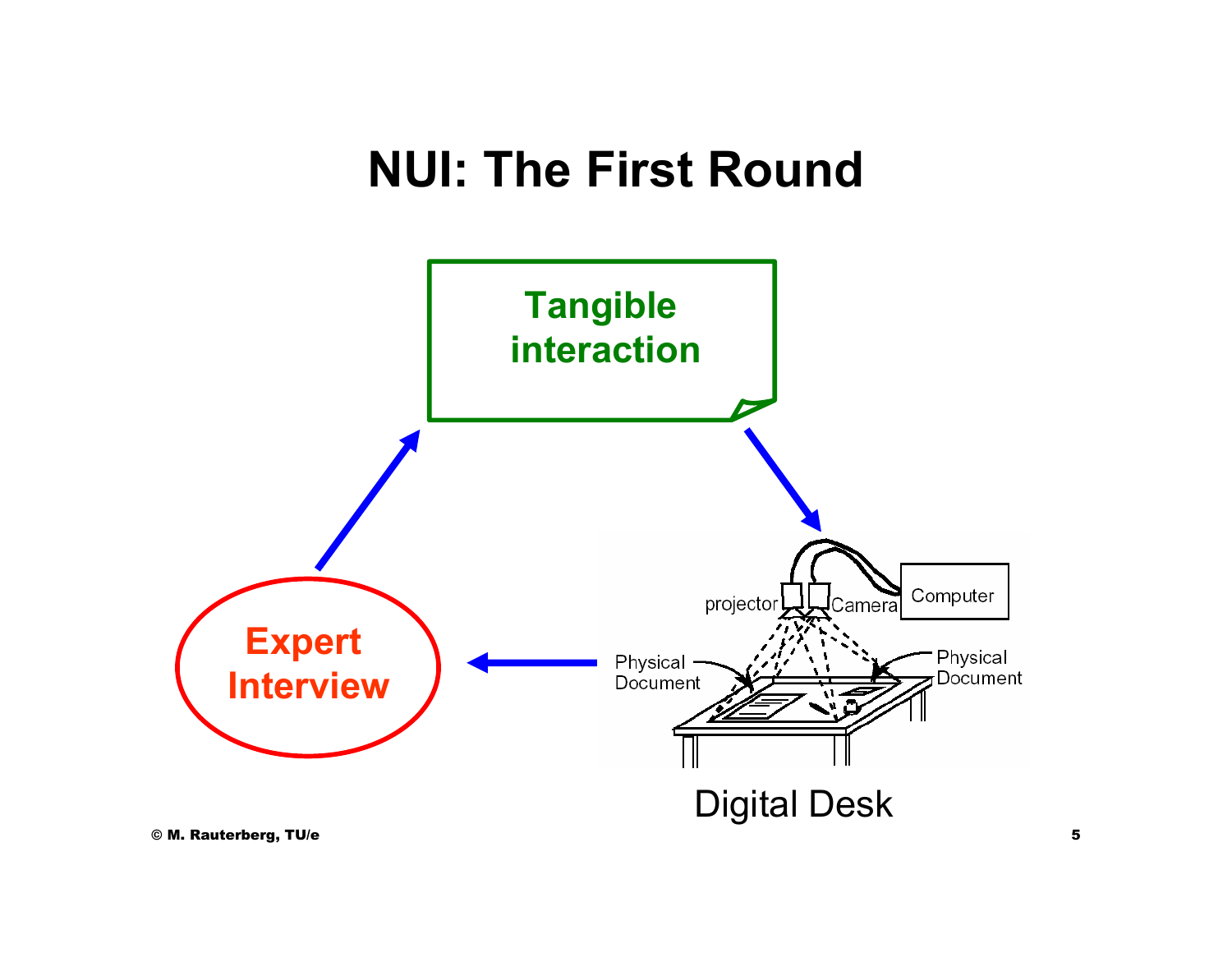### The Digital Desk from Pierre Wellner in 1991





The DigitalDesk is built around an ordinary physical desk and can be used as such, but it has extra capabilities. A video camera is mounted above the desk, pointing down at the work surface. This camera's output is fed through a system that can detect where the user is pointing (using an LED-tipped pen) and it can recognise the documents that are placed on it. The more advanced version also has a computer-driven projector mounted above the desk enabling electronic objects to be projected onto real paper documents -- removing the burden of having to switch attention between screen and paper and allowing additional user-interaction techniques. [invented and built by Pierre Wellner, Xerox EuroPARC]

### Video clip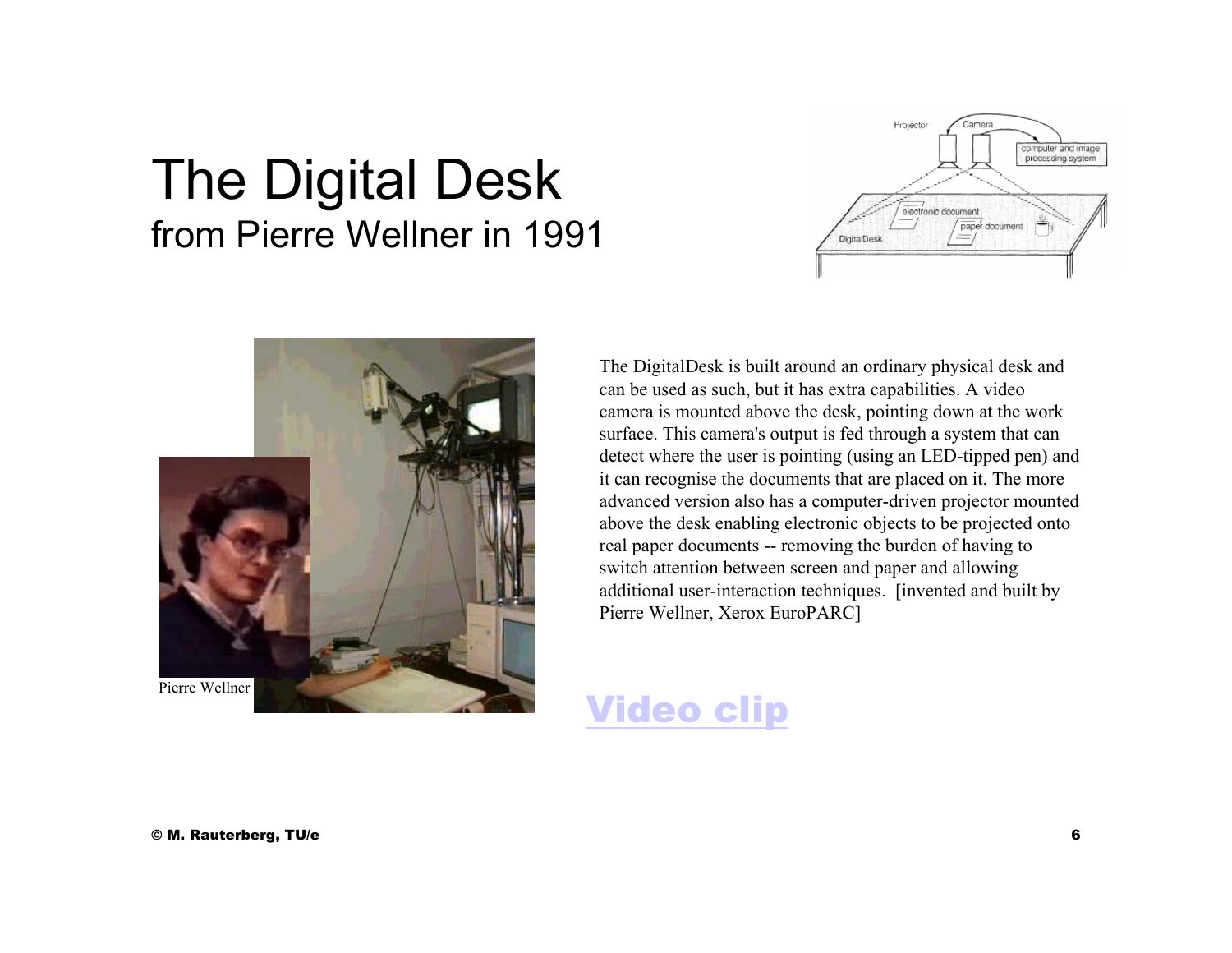## **What is a design principle?**



### • Perception Space

– The physical space where the user's attention is.

### • Action Space

- – The physical space where the user acts in.
- Design Principle:
	- perception space and action space must coincide!
	- – "Interlacing the display and manipulation space" (Djajadiningrat, 1998)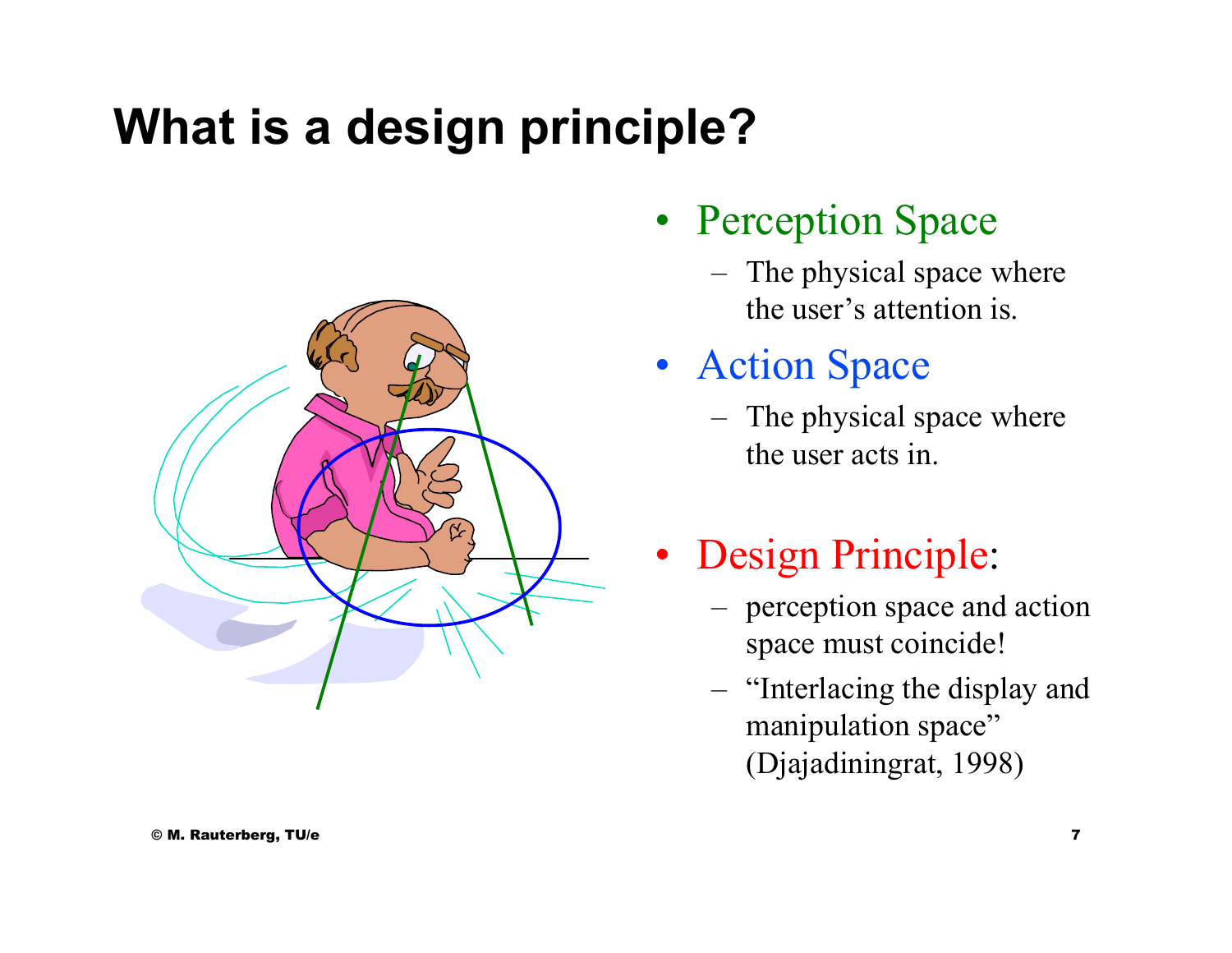## **Natural User Interfaces (NUI): design constrains**

1. design requirement

No technical equipment inside the body space of the user!

2. design requirement

Perception space and action space must coincide!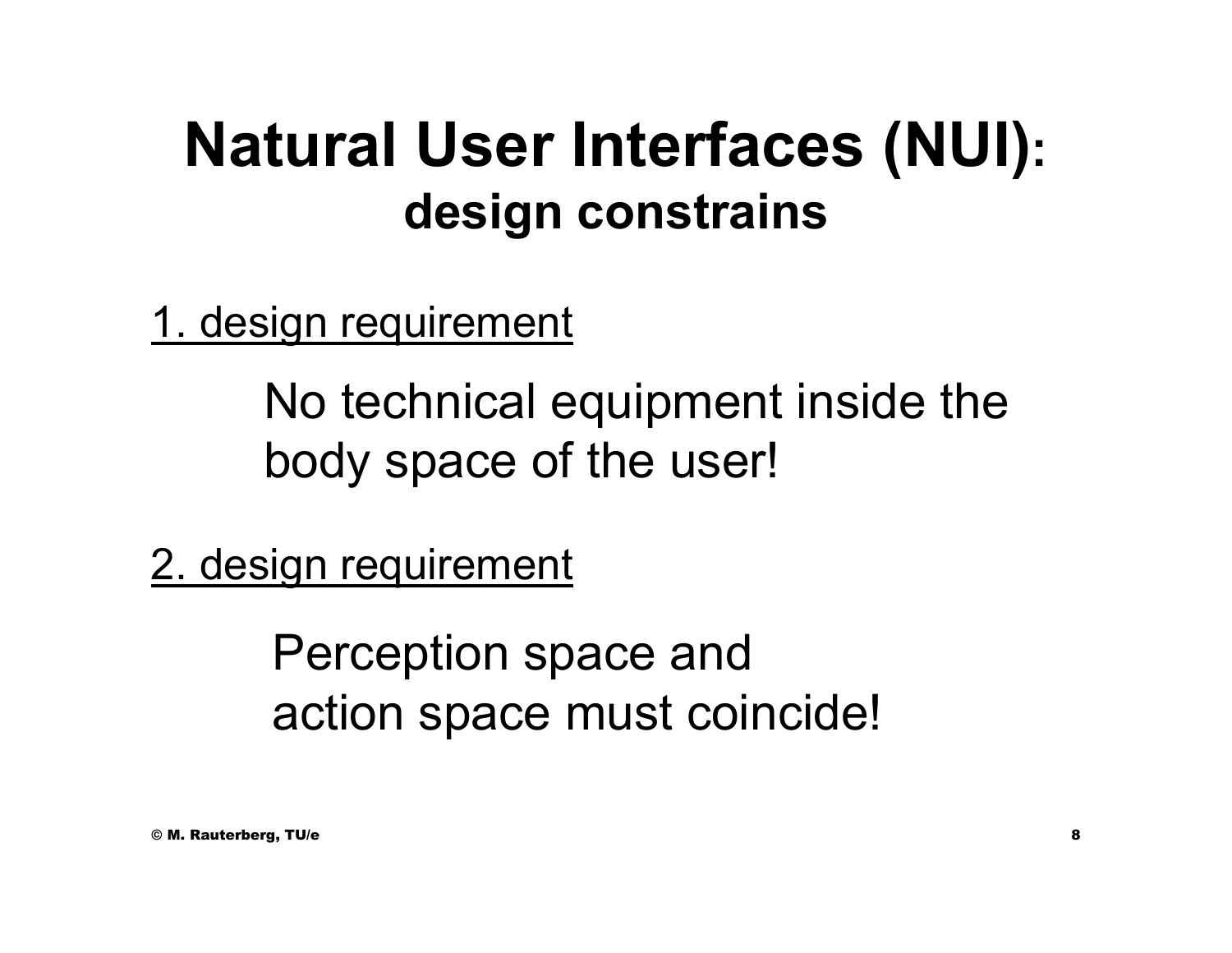## **NUI: The Second Round**

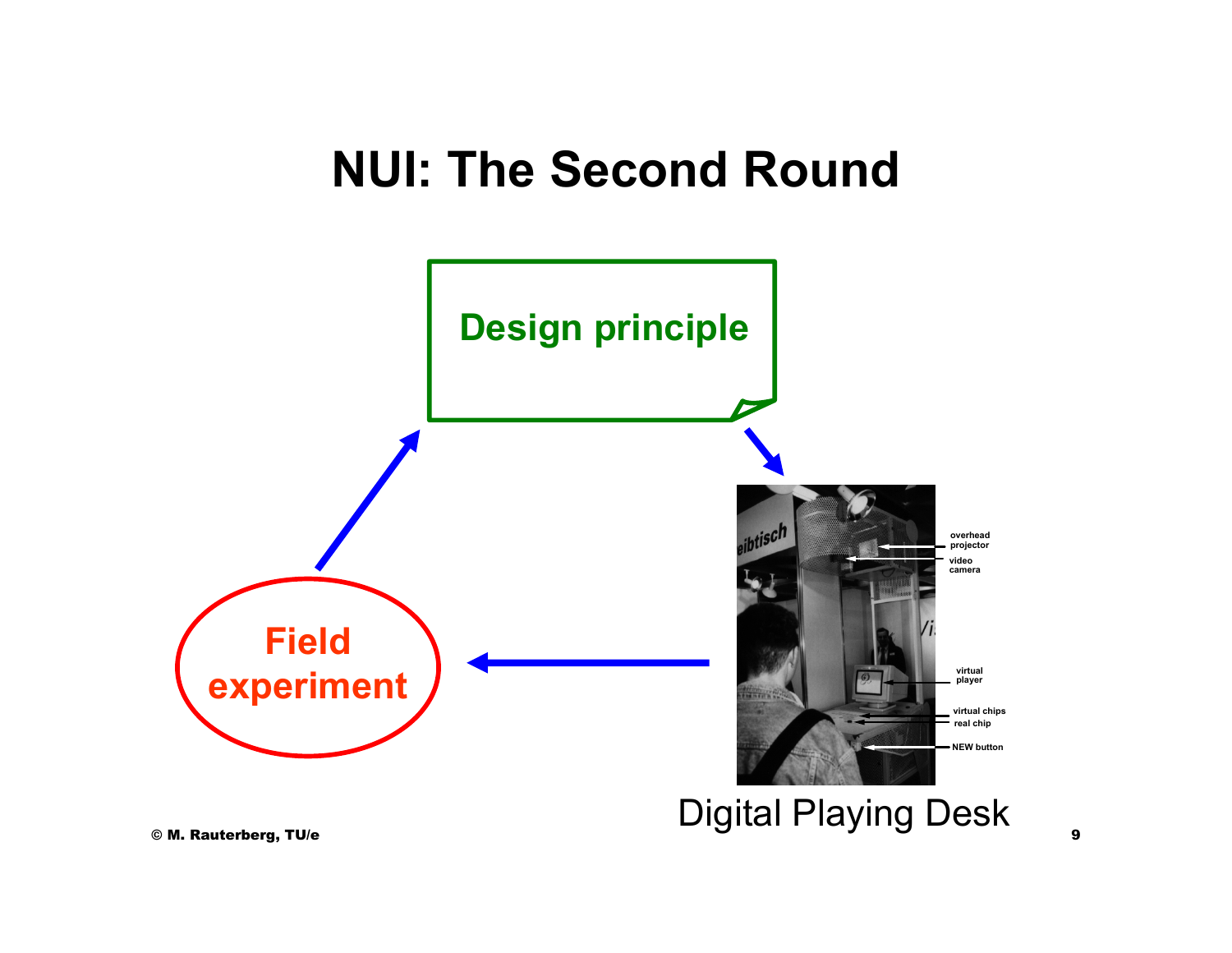## Tic-Tac-Toe with four interaction styles

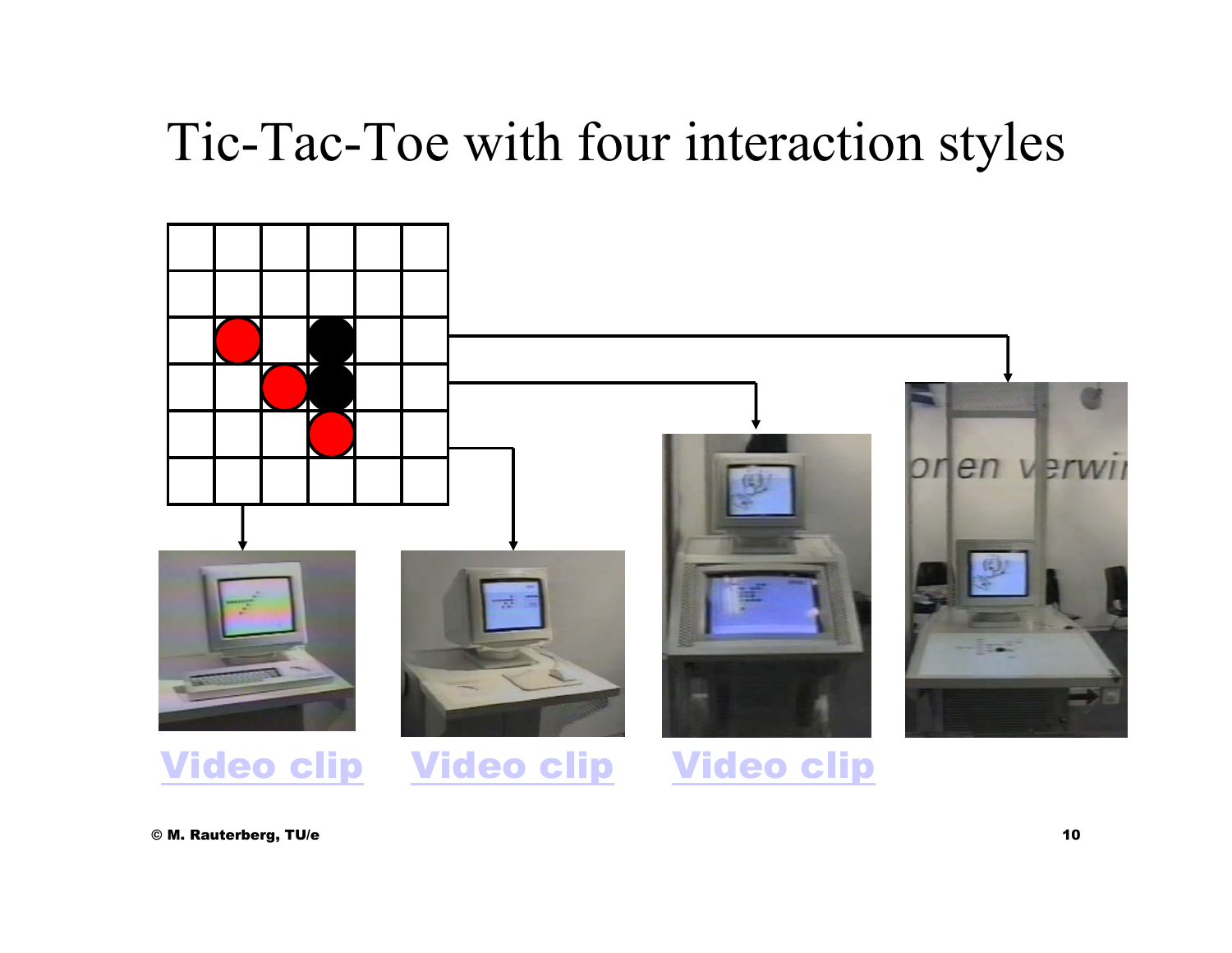# Digital Playing Desk (DPD)





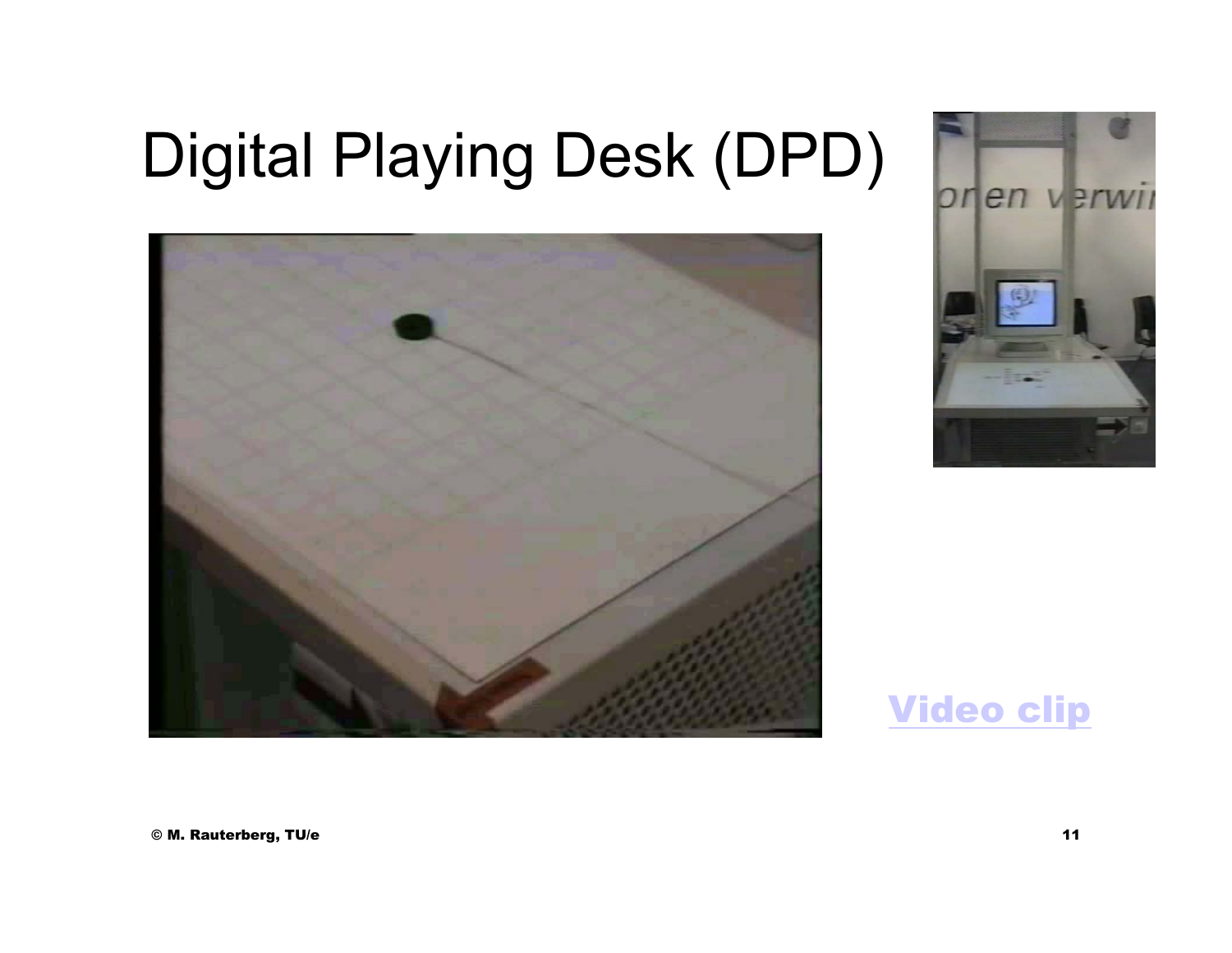## User Studies with the DPD



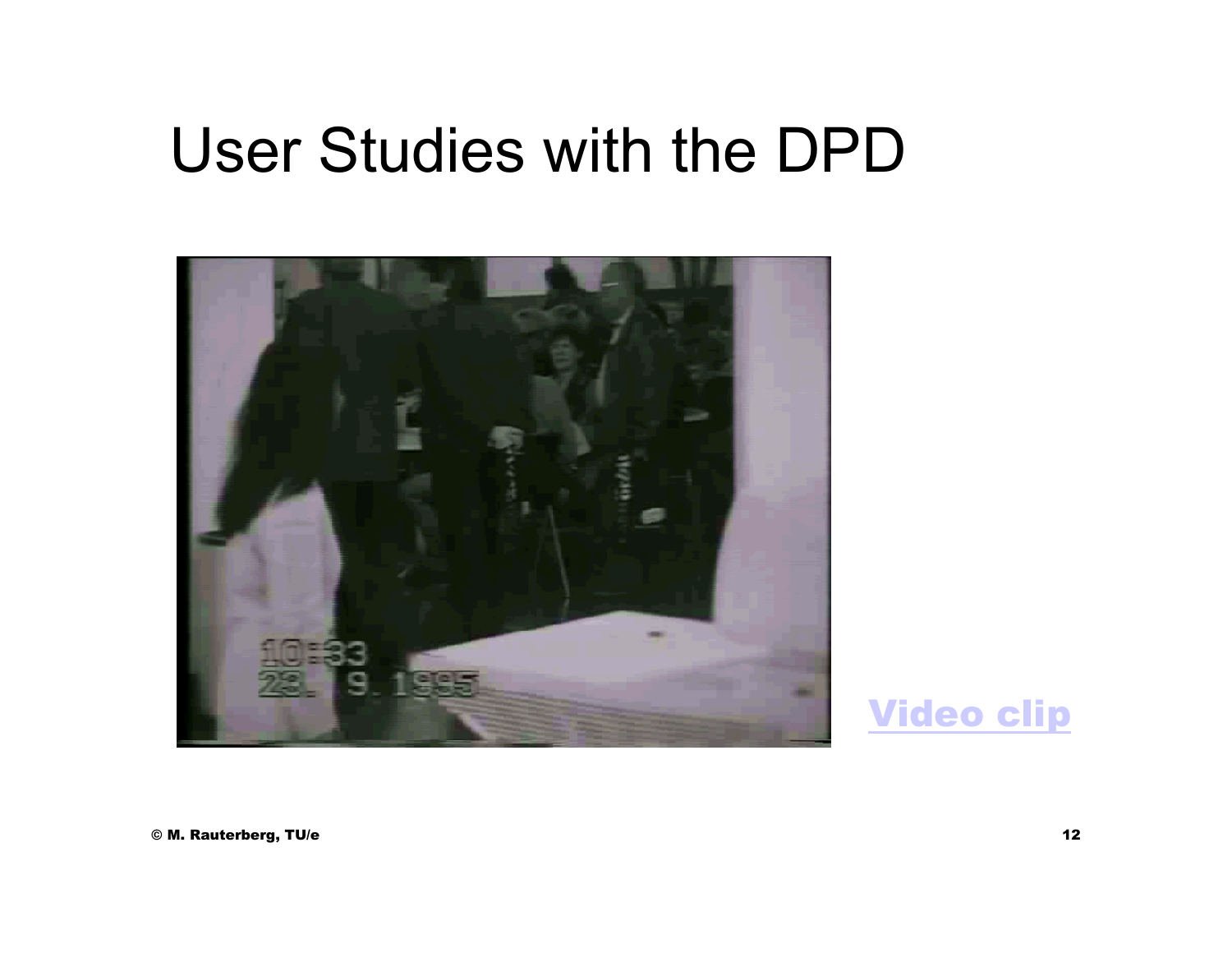### **Empirical Results: Playing time per game**

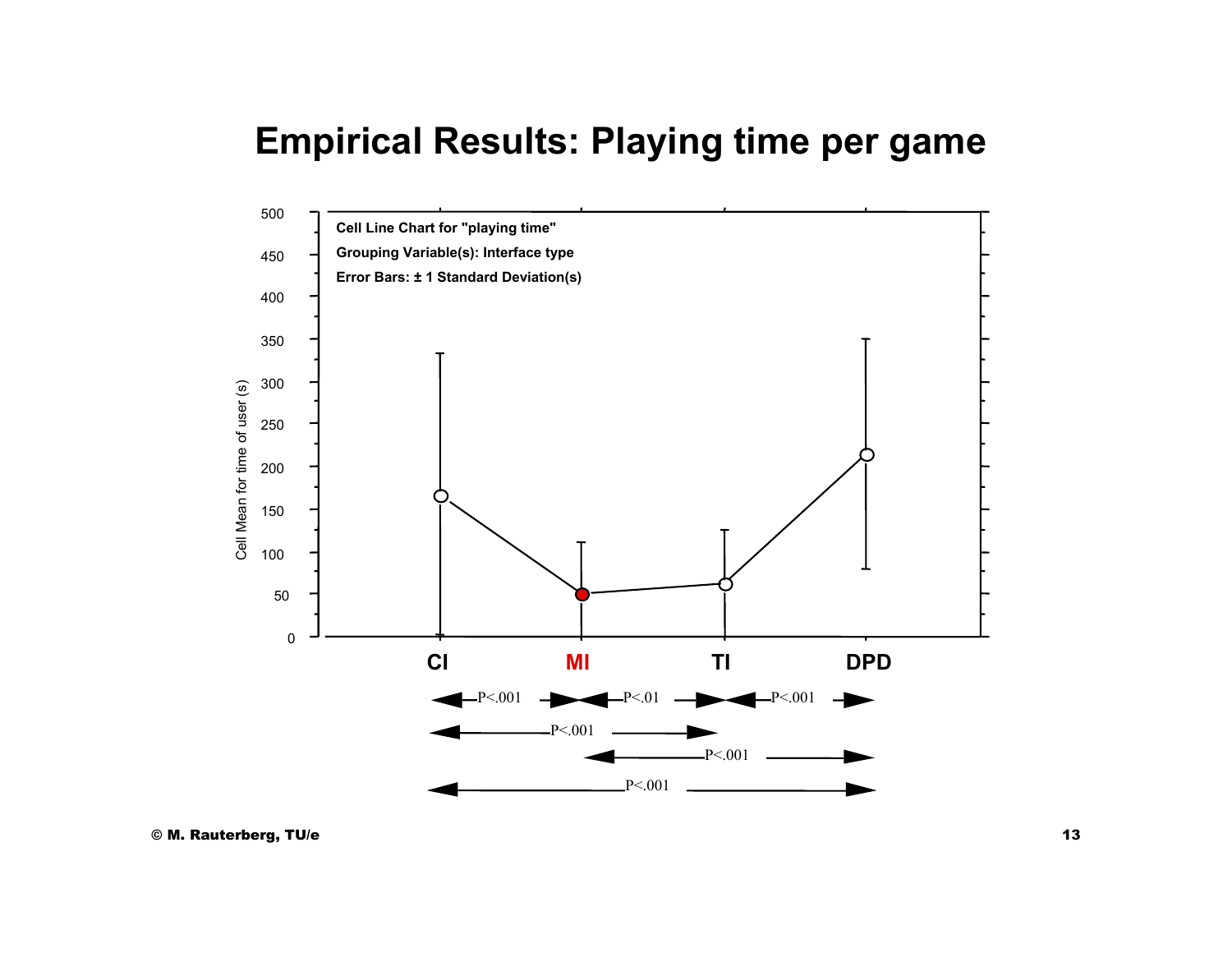### **Empirical Results : winning chance per dialog technique**

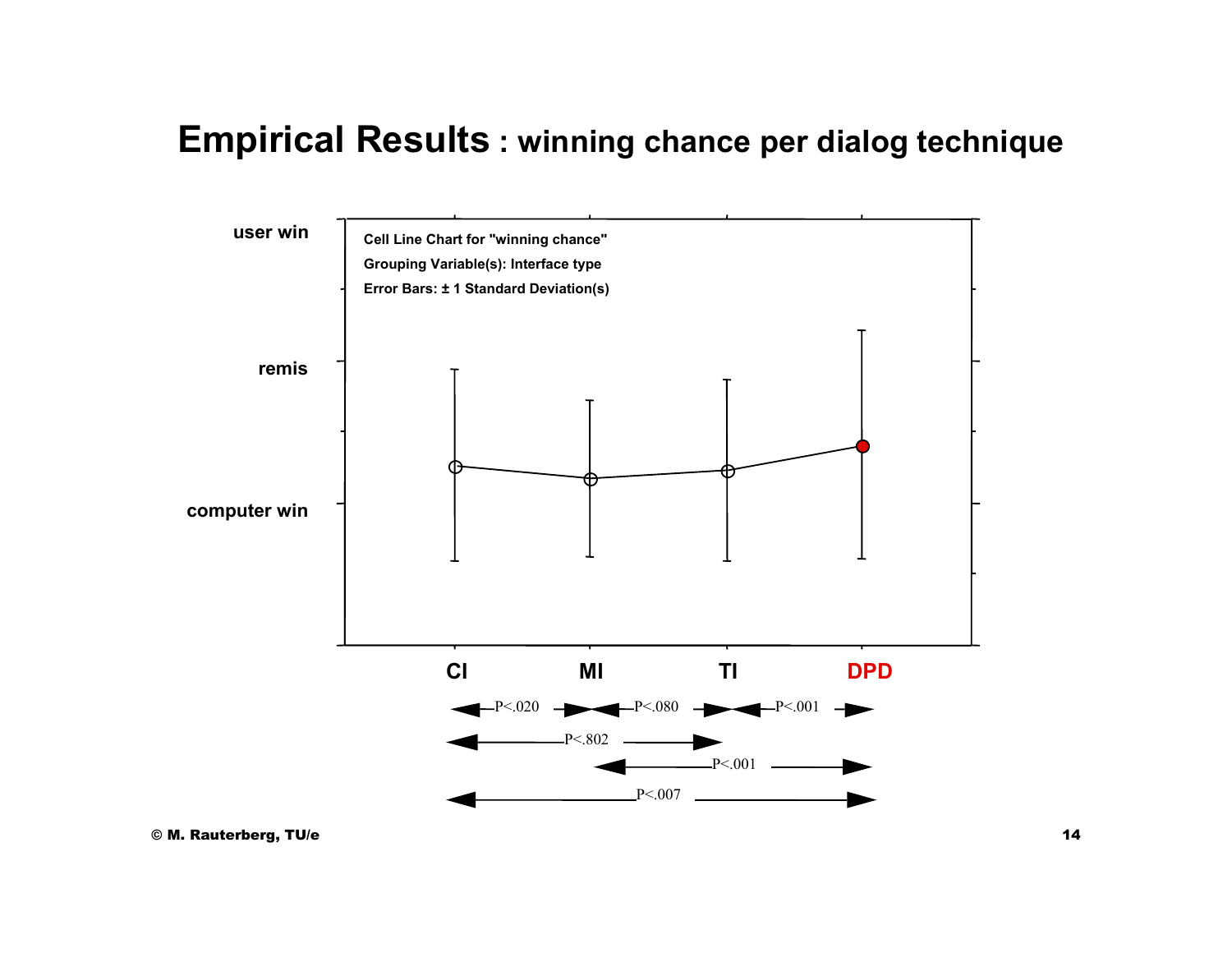## **NUI: The Third Round**



Build-It systems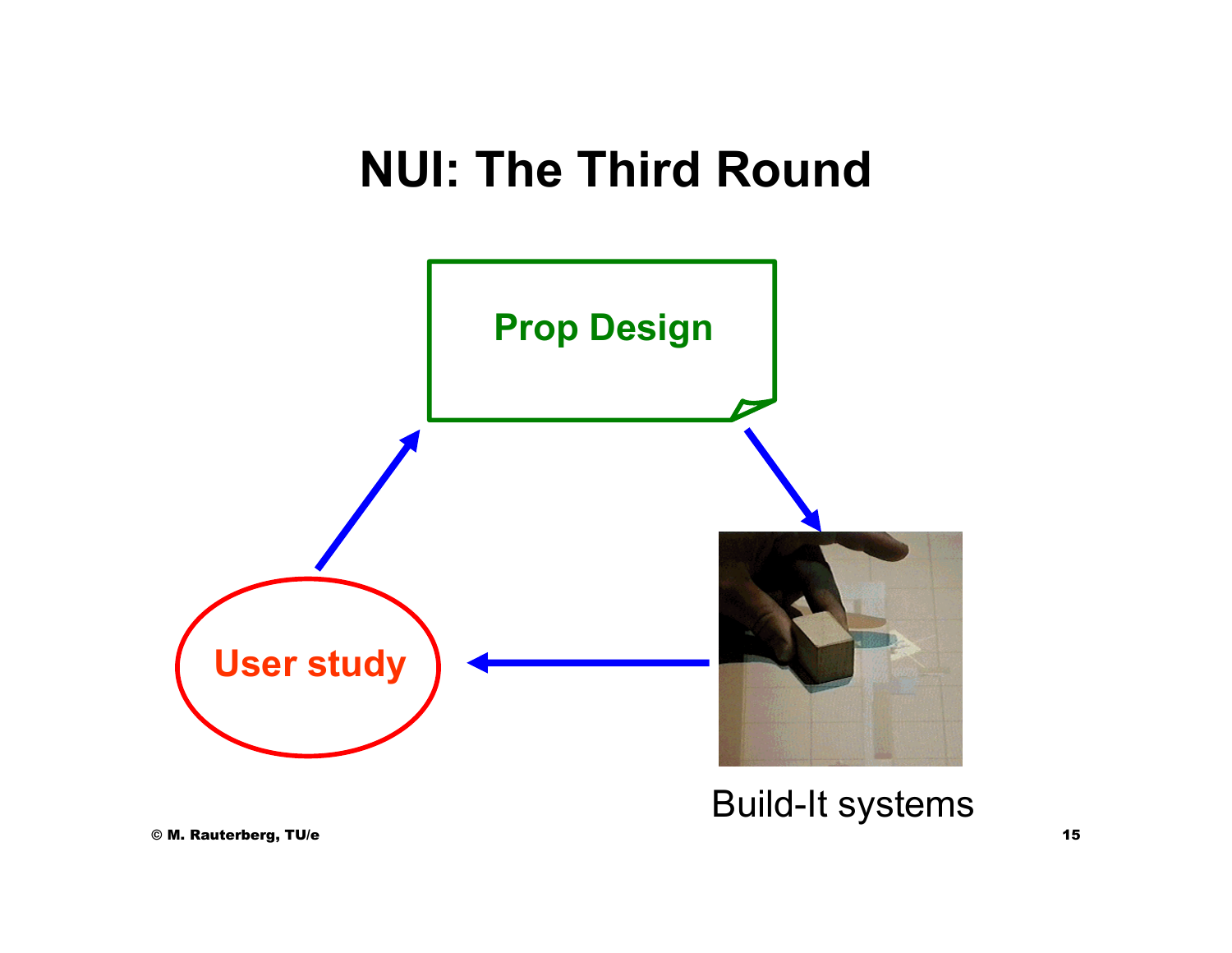# The Build-It System

Bichsel, Fjeld & Rauterberg 1997







Video clip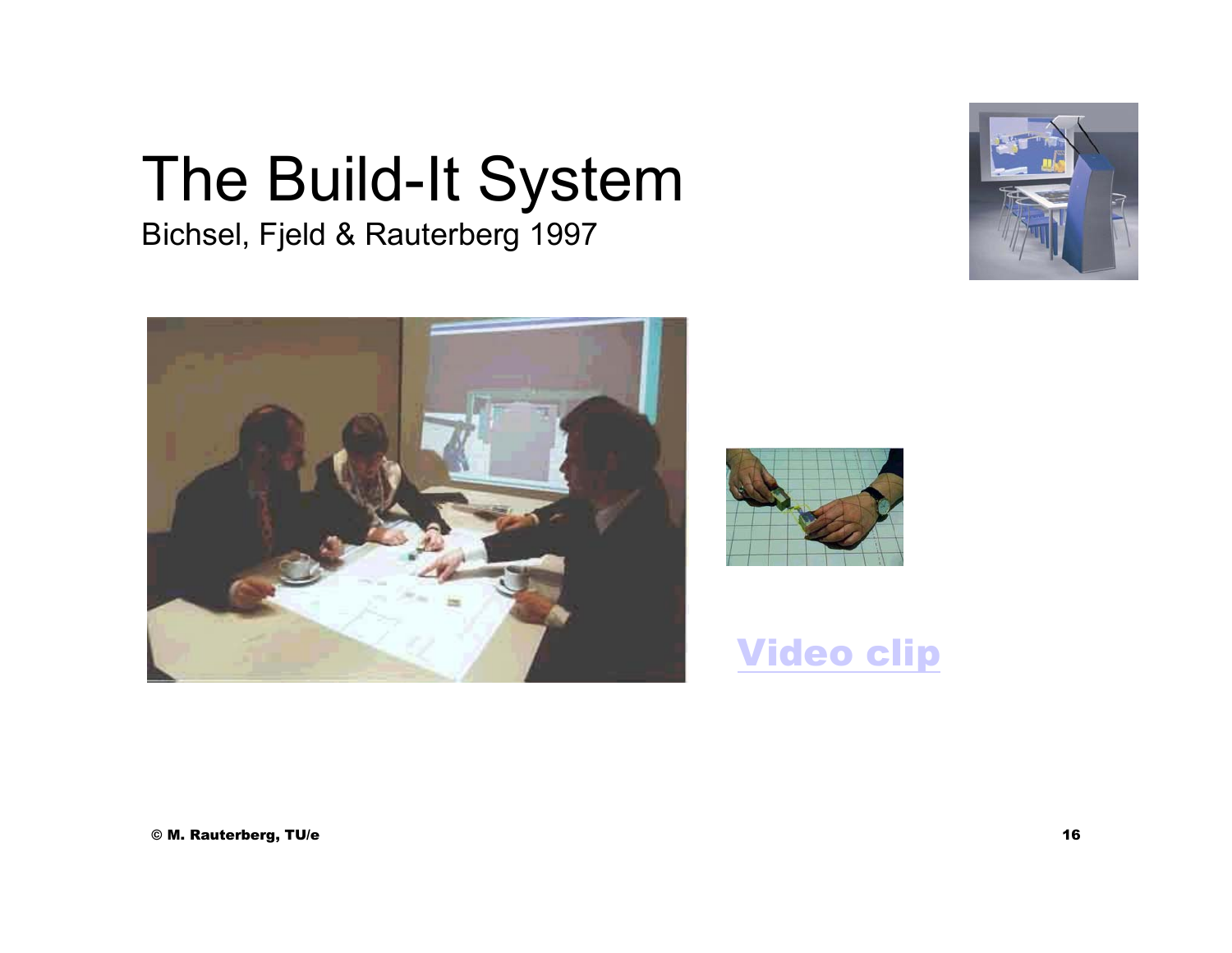# The 18th Century: tool production Build-It tangible props









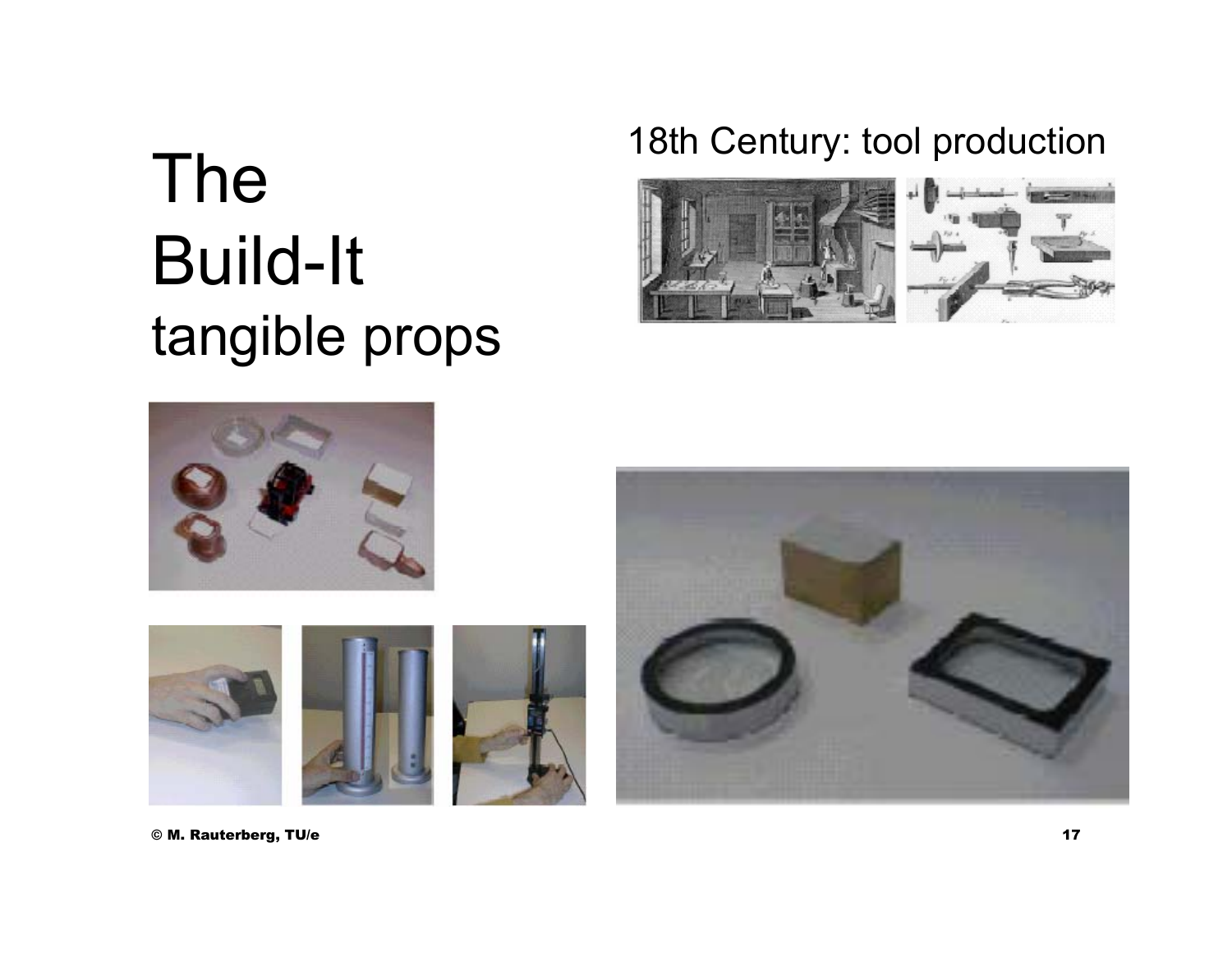## NUI interaction props: user study



**Props design factors: form, size, material and metaphor:**

•**An experiment was carried out to explore different design strategies.**

•**Tasks were based on initial** *planning* **of an**  *interior architectur***e.**

•**Focus of the experiment was** *subjective opinion* **(n=12) about the bricks.**

•**The bricks were ranked by user performance** *before* **(first number) and** *after* **(second number) task solving activity.**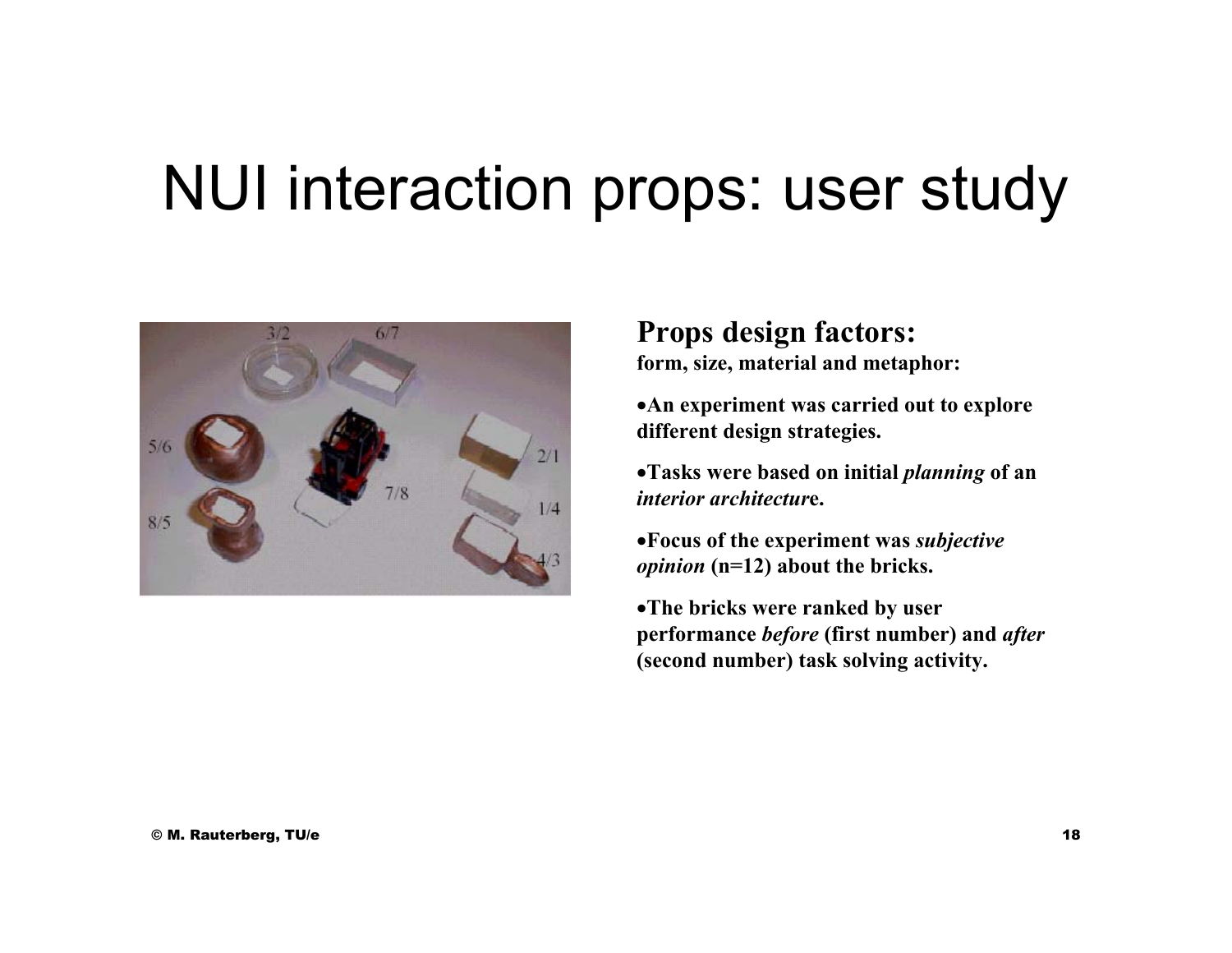### **NUI: The Fourth Round**

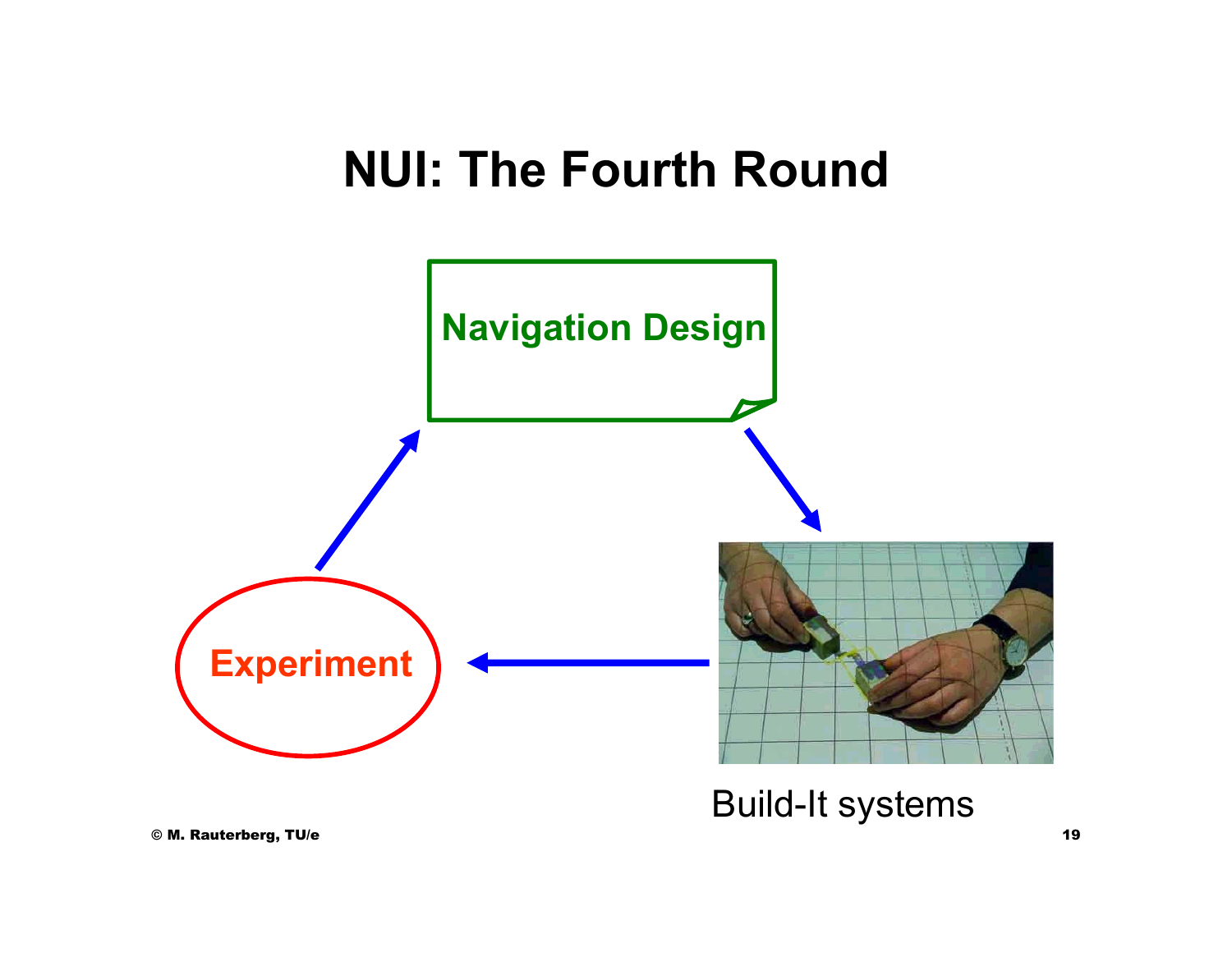# The Build-It System

Fjeld, Bichsel & Rauterberg 2001







|                   | Plan view_control   <i>GroundCatcher</i> (2) | FrameCatcher (2)                |
|-------------------|----------------------------------------------|---------------------------------|
| Side view control | Camera                                       | <b>ViewFrame</b><br><i>zoom</i> |
|                   | zoom                                         |                                 |

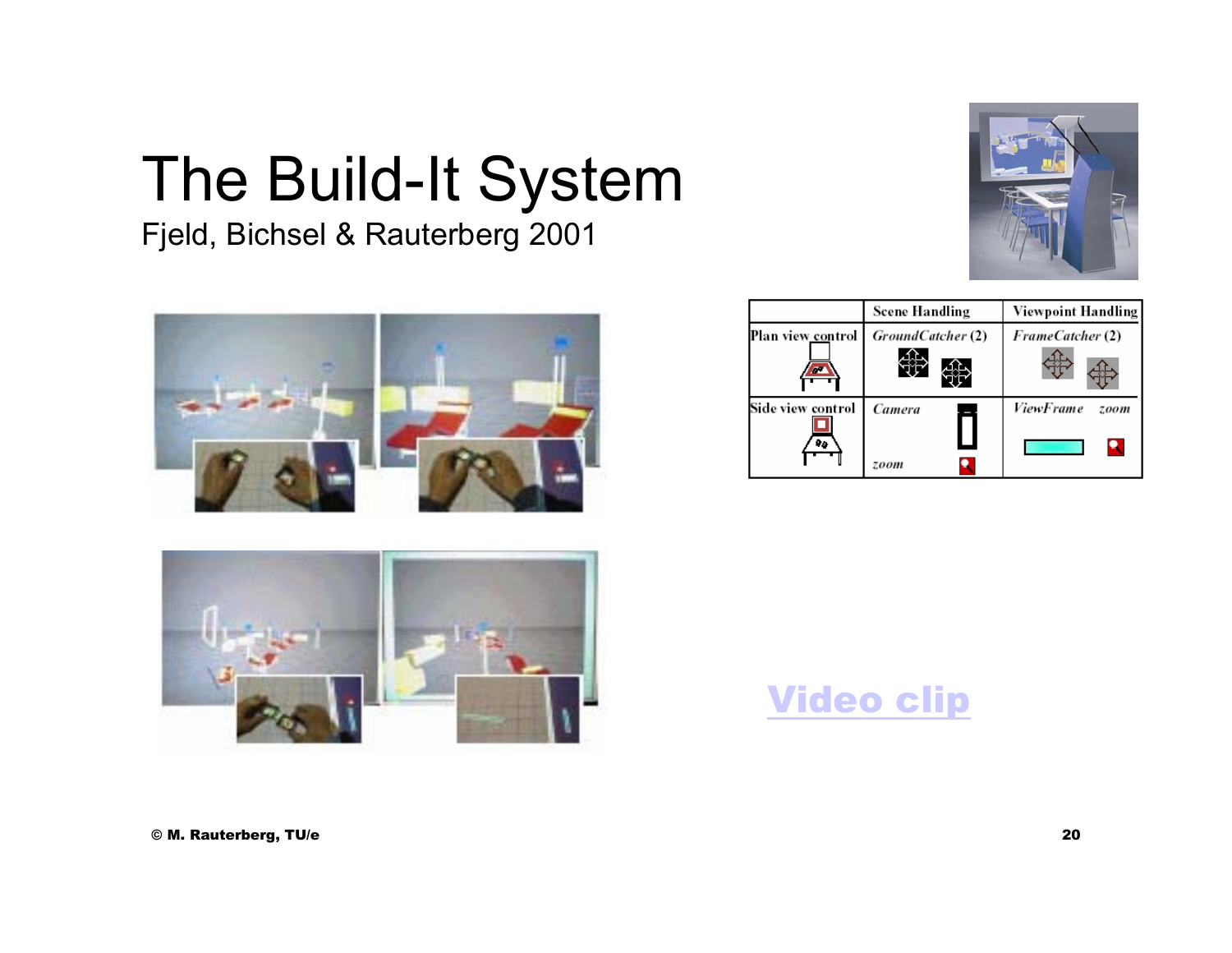### Navigation Design: experimental results

| Experimental |                       | Plan view           | Side view     |                  |
|--------------|-----------------------|---------------------|---------------|------------------|
| condition    | SH: Ground<br>Catcher | VH:Frame<br>Catcher | SH:<br>Camera | VH:View<br>Frame |
| l st         |                       |                     |               |                  |
| 2nd          |                       |                     |               |                  |
| 3rd          |                       |                     |               |                  |
| 4th          |                       |                     |               |                  |

### Dependent variable: Trial completion time (tct) Plan view method:<br>
No significant effect.

| Source           | df | F-ratio |               |
|------------------|----|---------|---------------|
| Plan view method |    | 0.391   | $p = 0.533$   |
| Side view method |    | 8.144   | $p = 0.005$ * |
| Trial            |    | 5.210   | $p < 0.001$ * |
| Task             |    | 3.146   | $p = 0.005$ * |
| User             | 15 | 2.063   | $p = 0.018$   |

### **Side view method:**

Scene Handling (SH: tct=150 s) gave better performance than View Handling (VH: tct=183 s).

### **Other effects:**

Trial (learning effect) and task had a significant effect.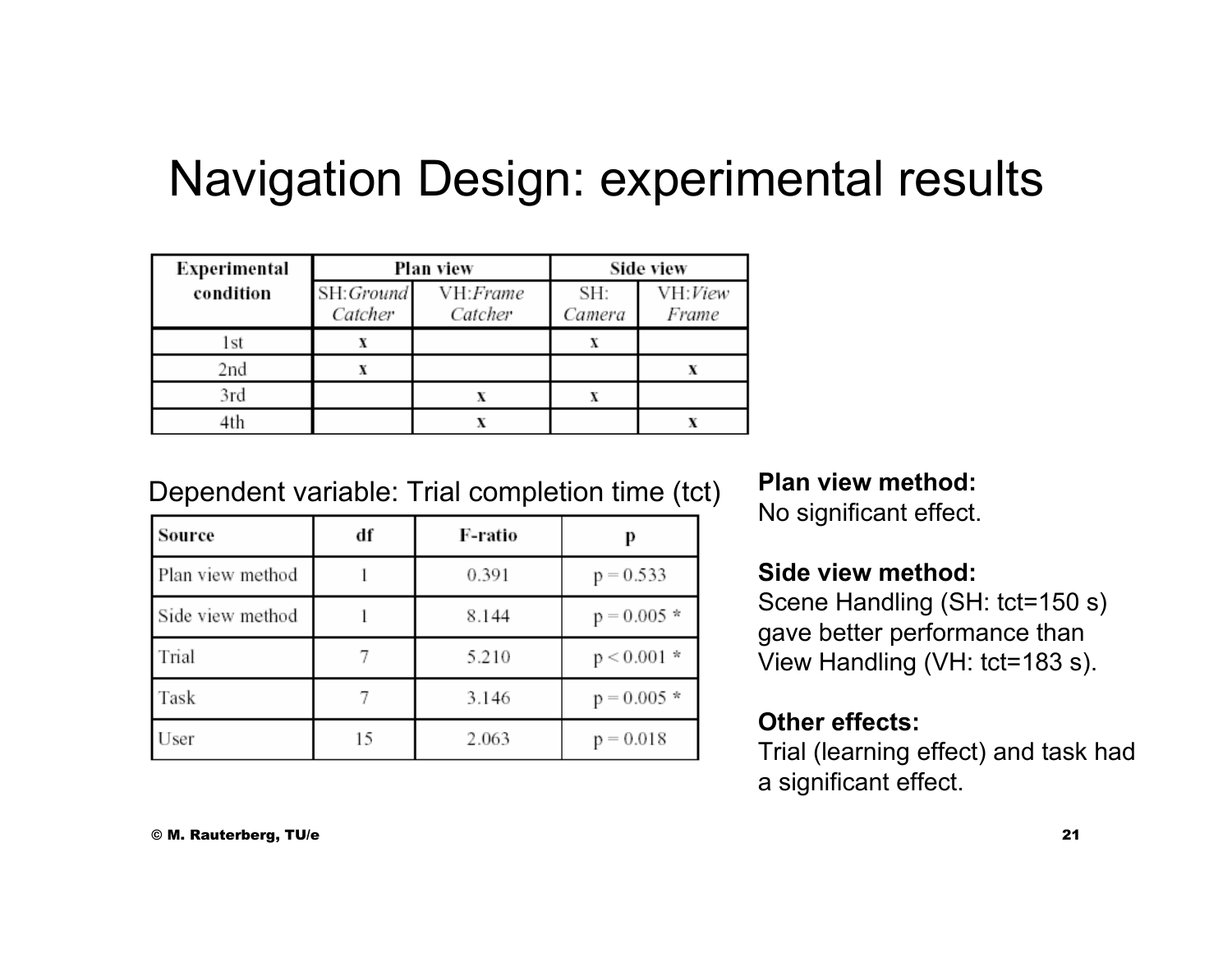## **NUI: The Fifth Round**

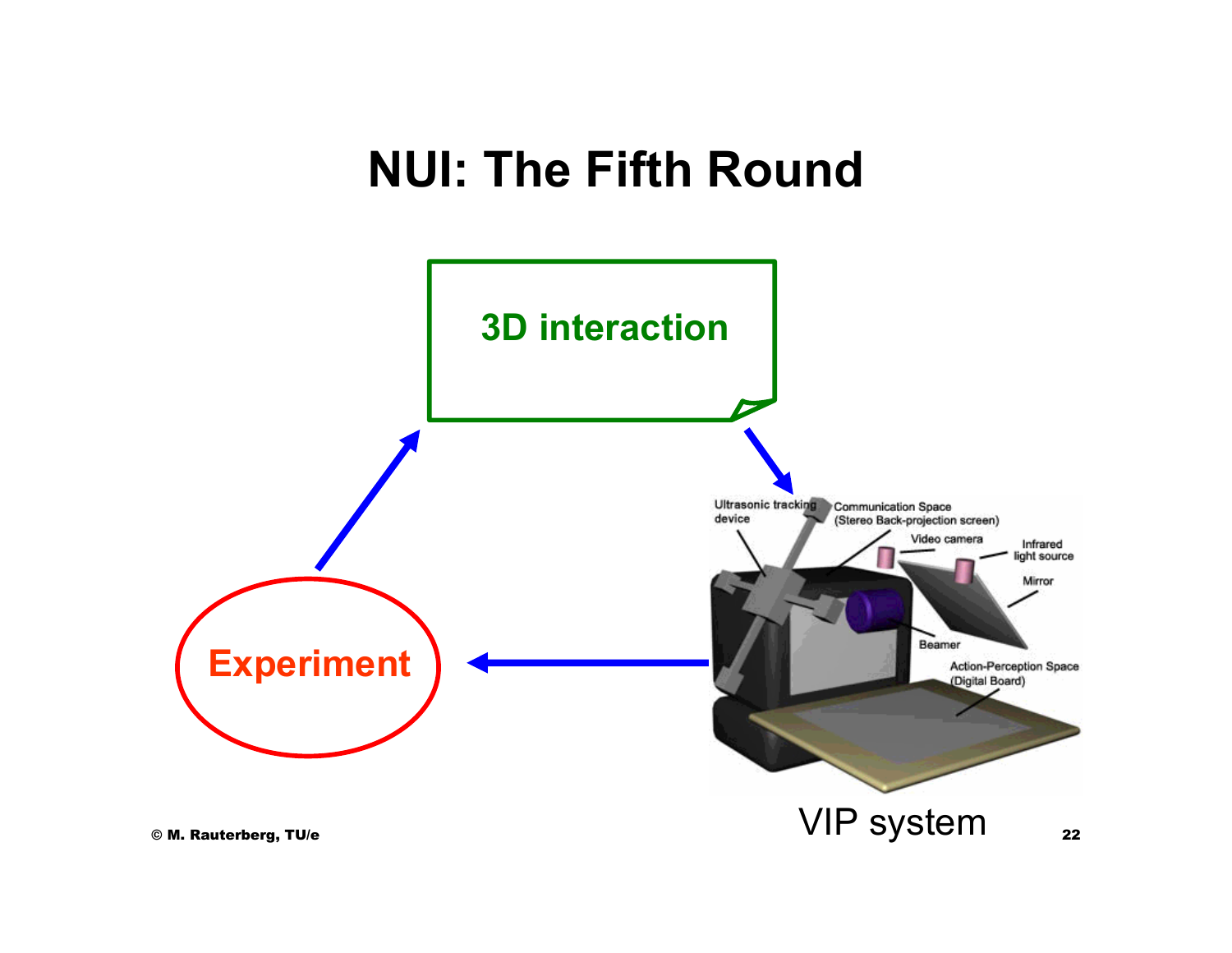# VIP: tangible interaction props

Aliakseyeu, Martens, Subramaniam & Rauterberg 2002





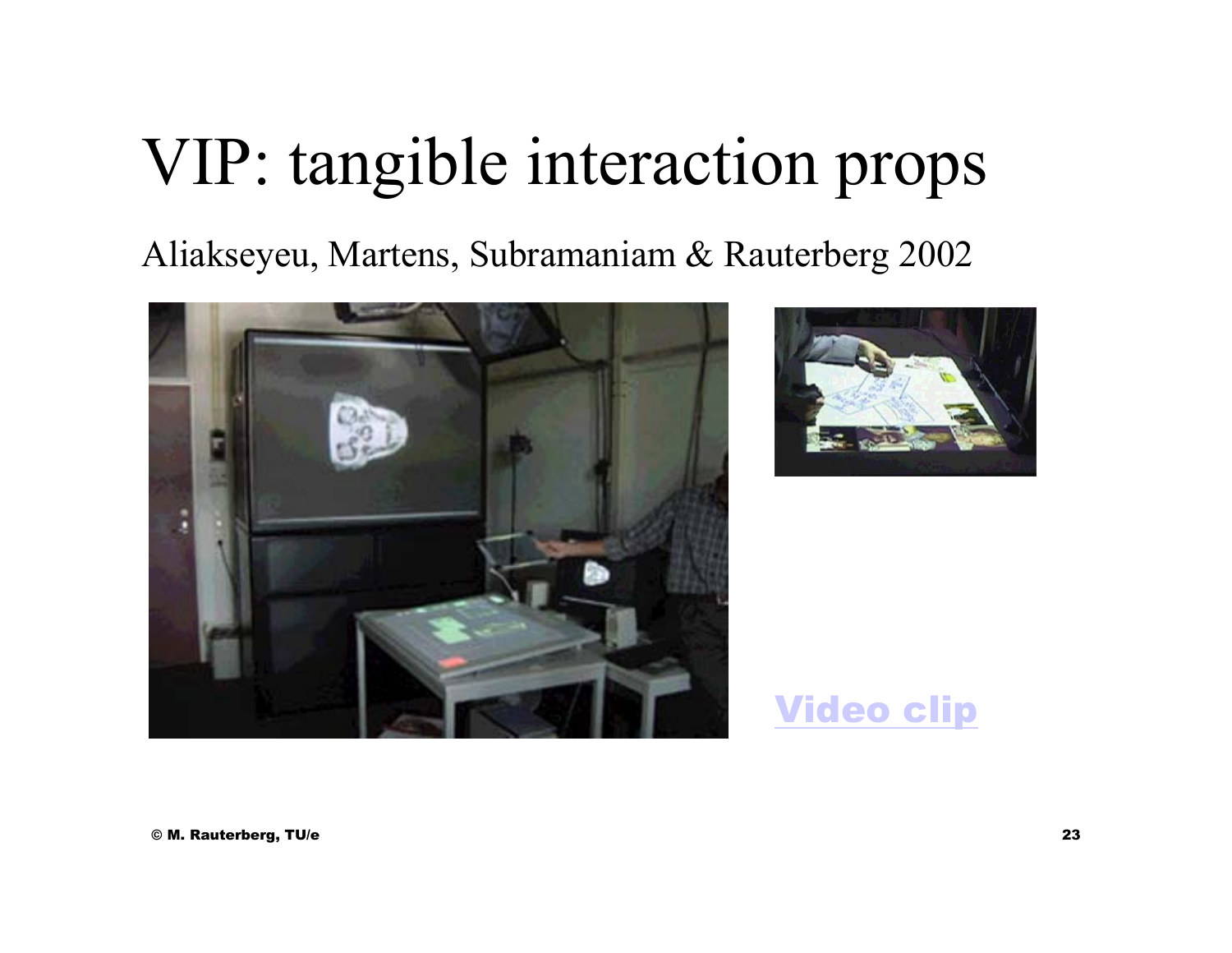# Further Developments

- Empirical validation
- Additional interaction techniques, e.g. speech input
- full 3D interaction possibilities
- video conferencing functionality for distributed cooperation

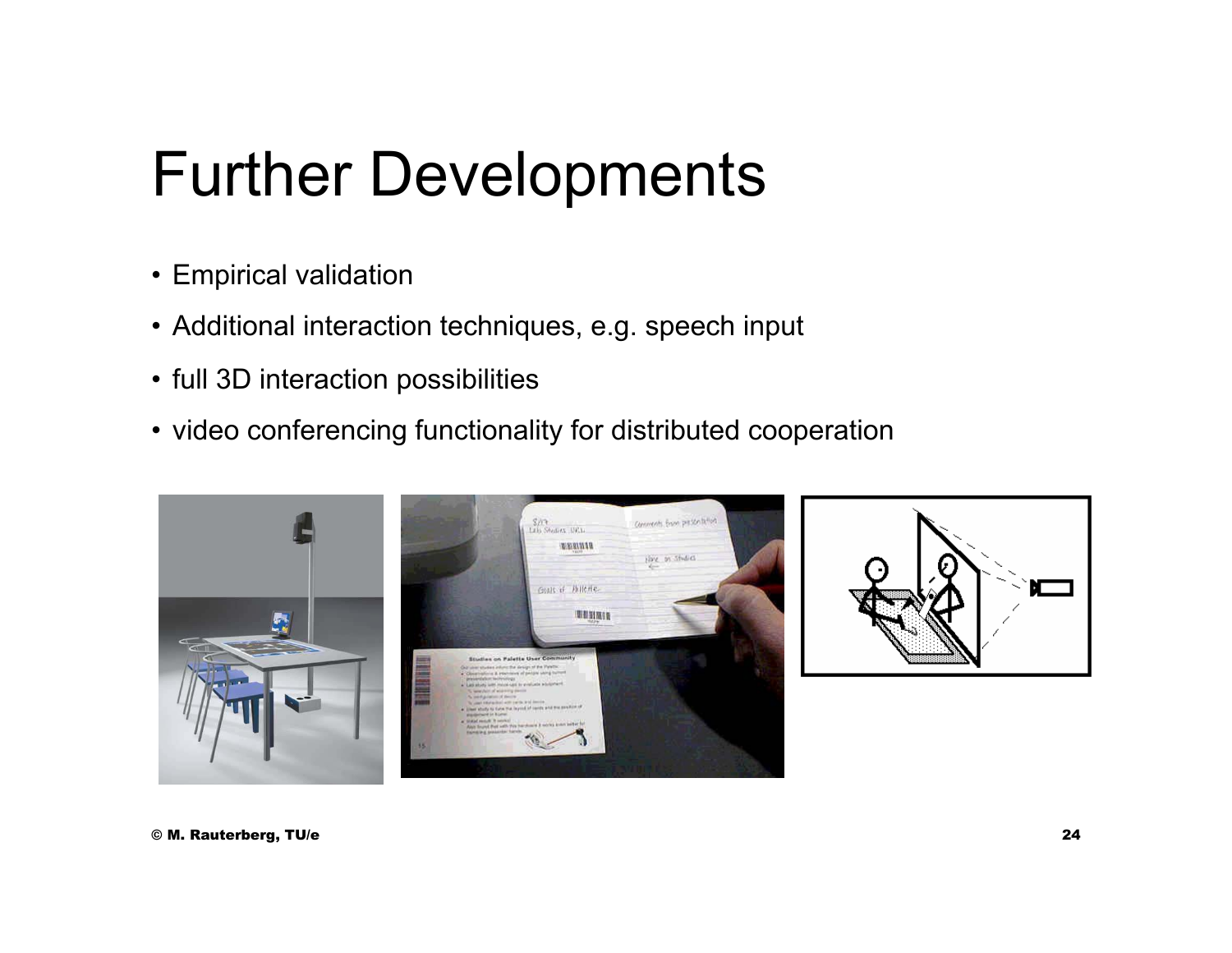## GUI versus NUI interaction models

Ullmer & Ishii, 2000

### INPUT / OUTPUT

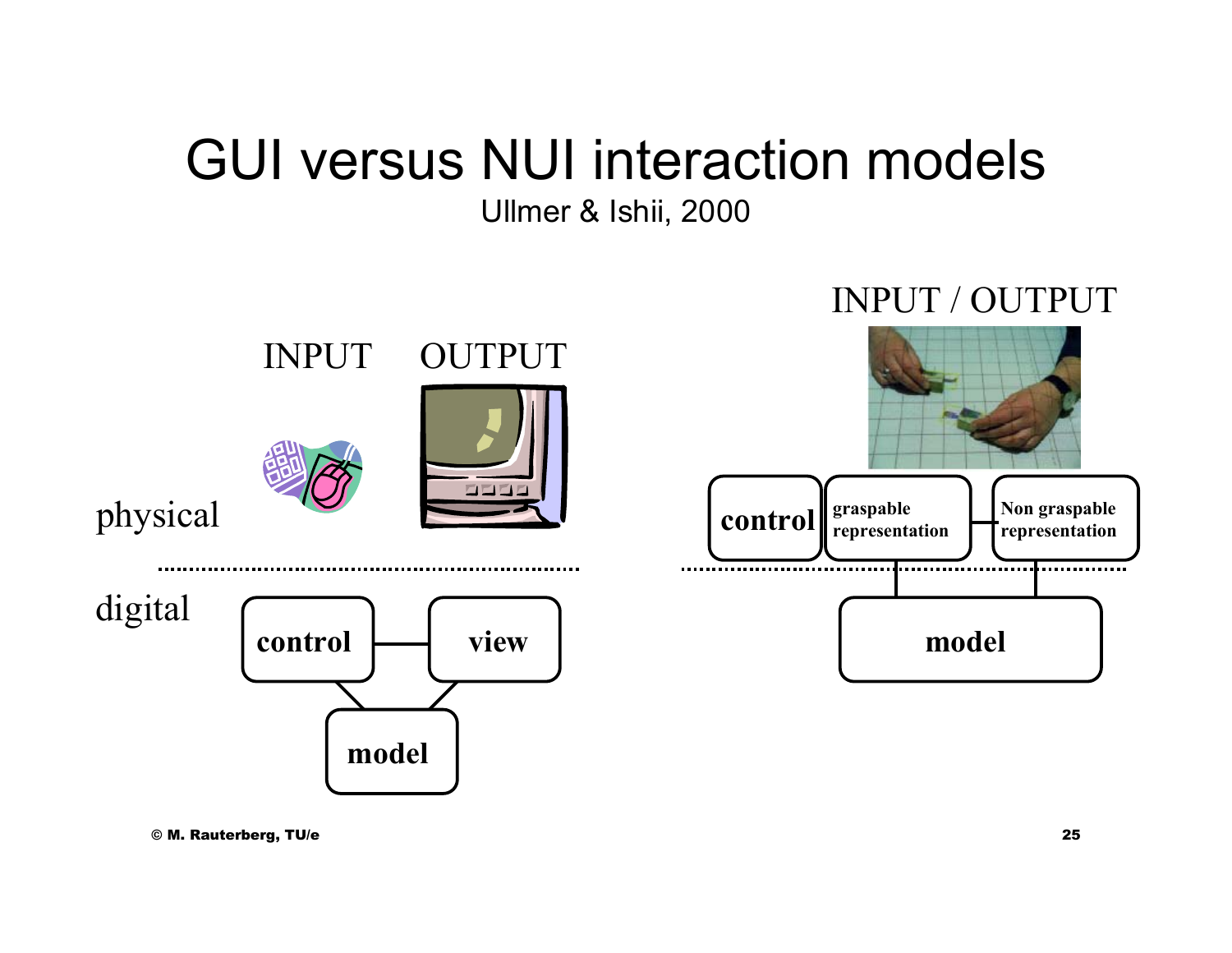# Design Metaphors

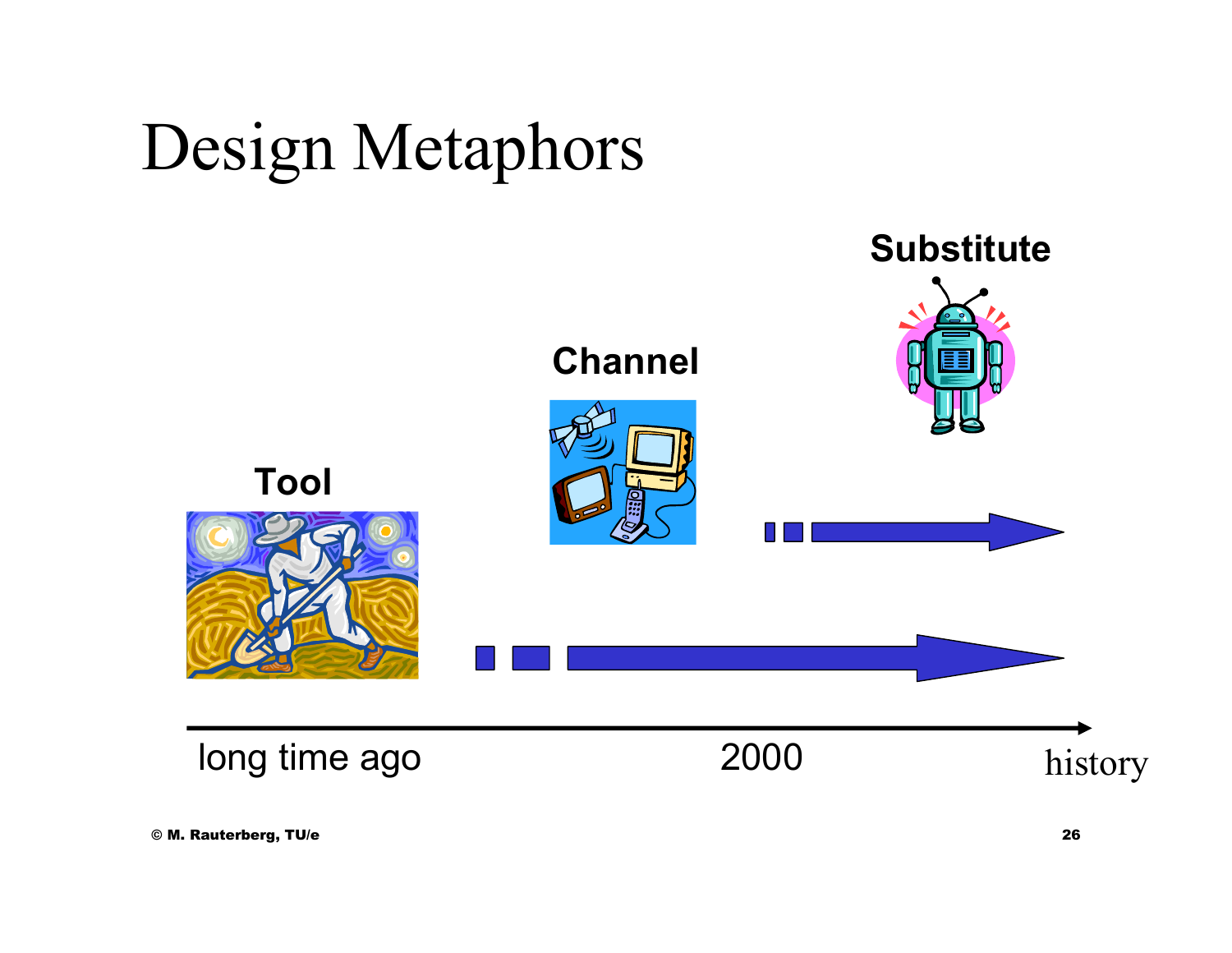# Trend in Interface Design

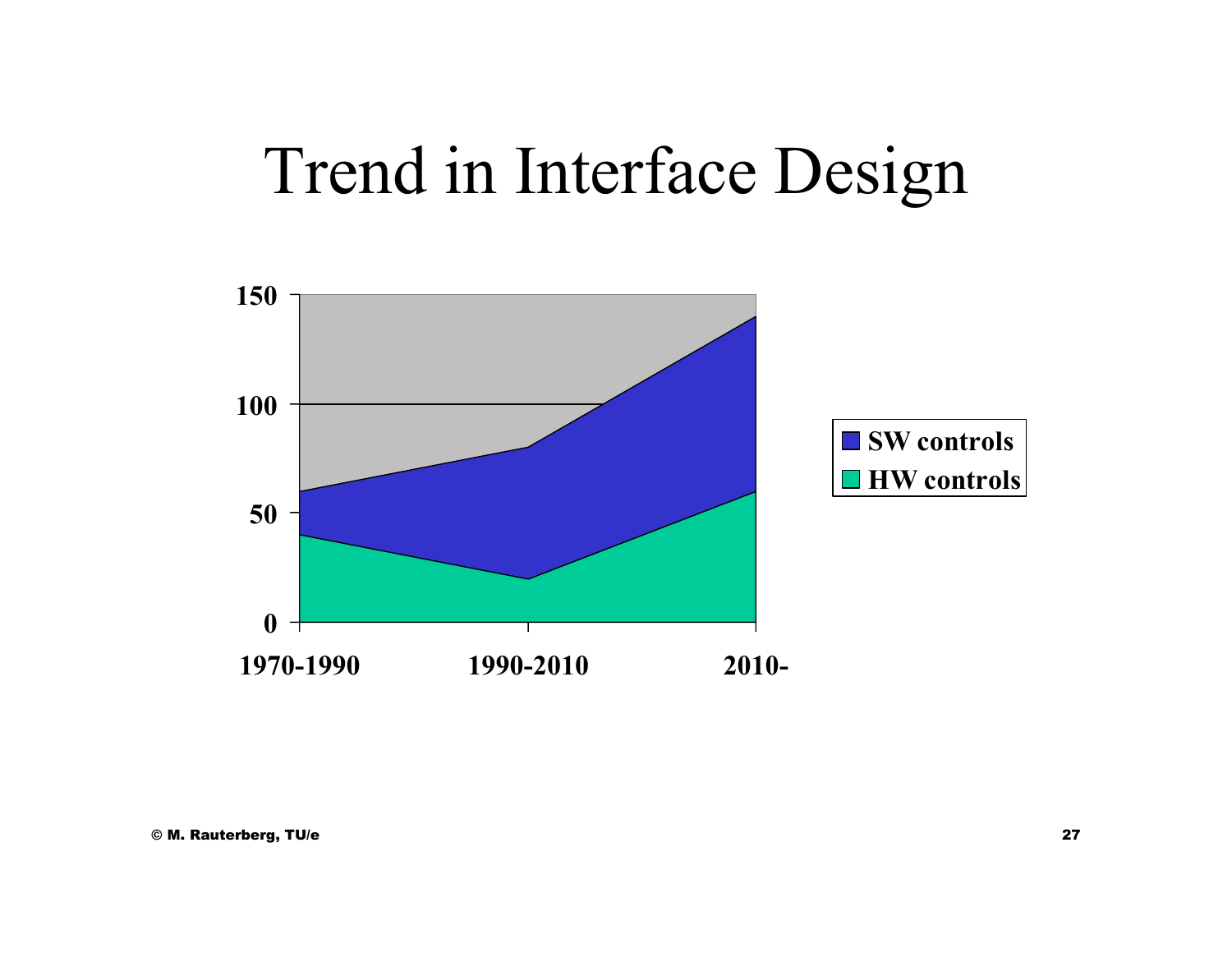### mechatronic style



2000

### electronic style



1900 2000



mechanical style

time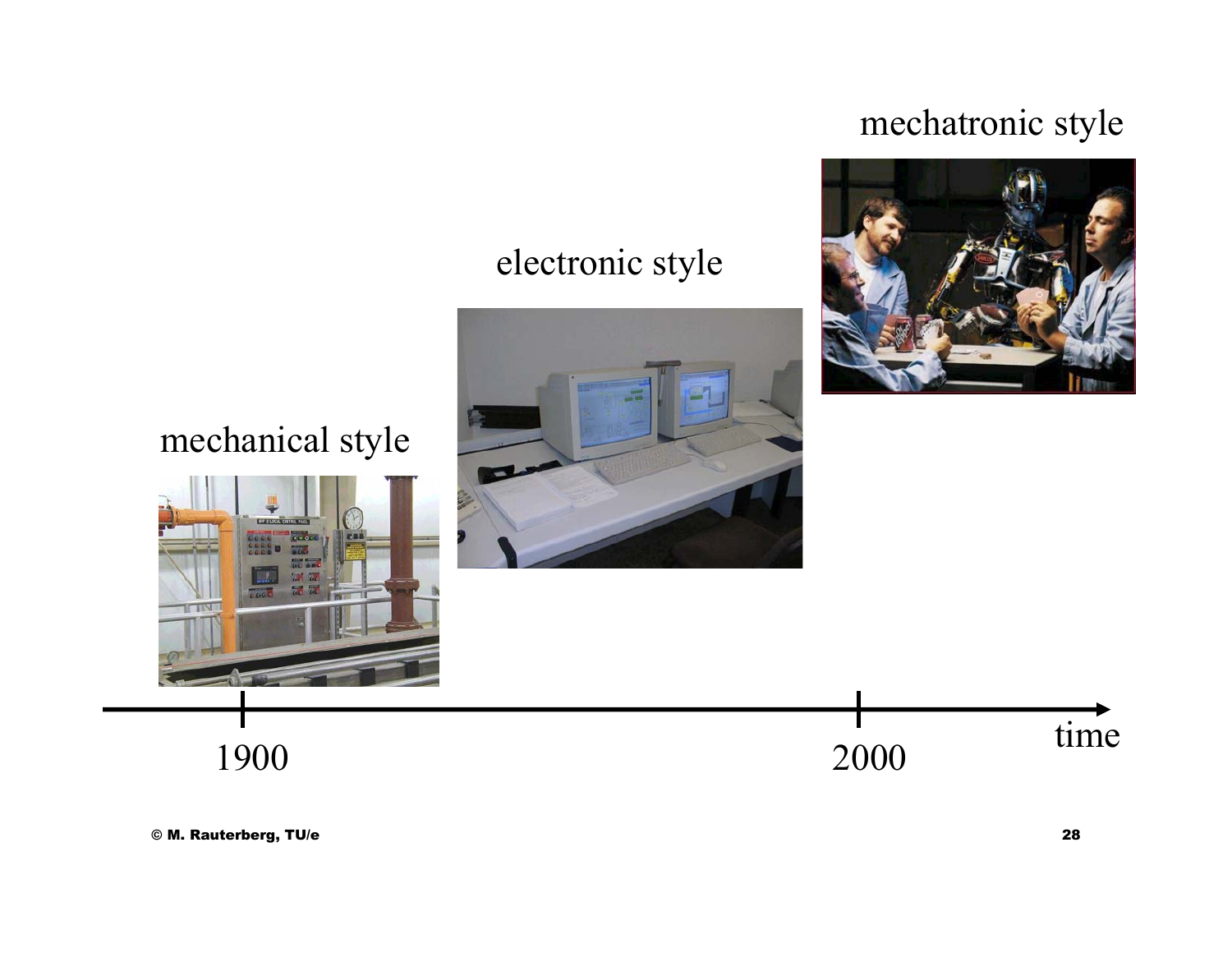